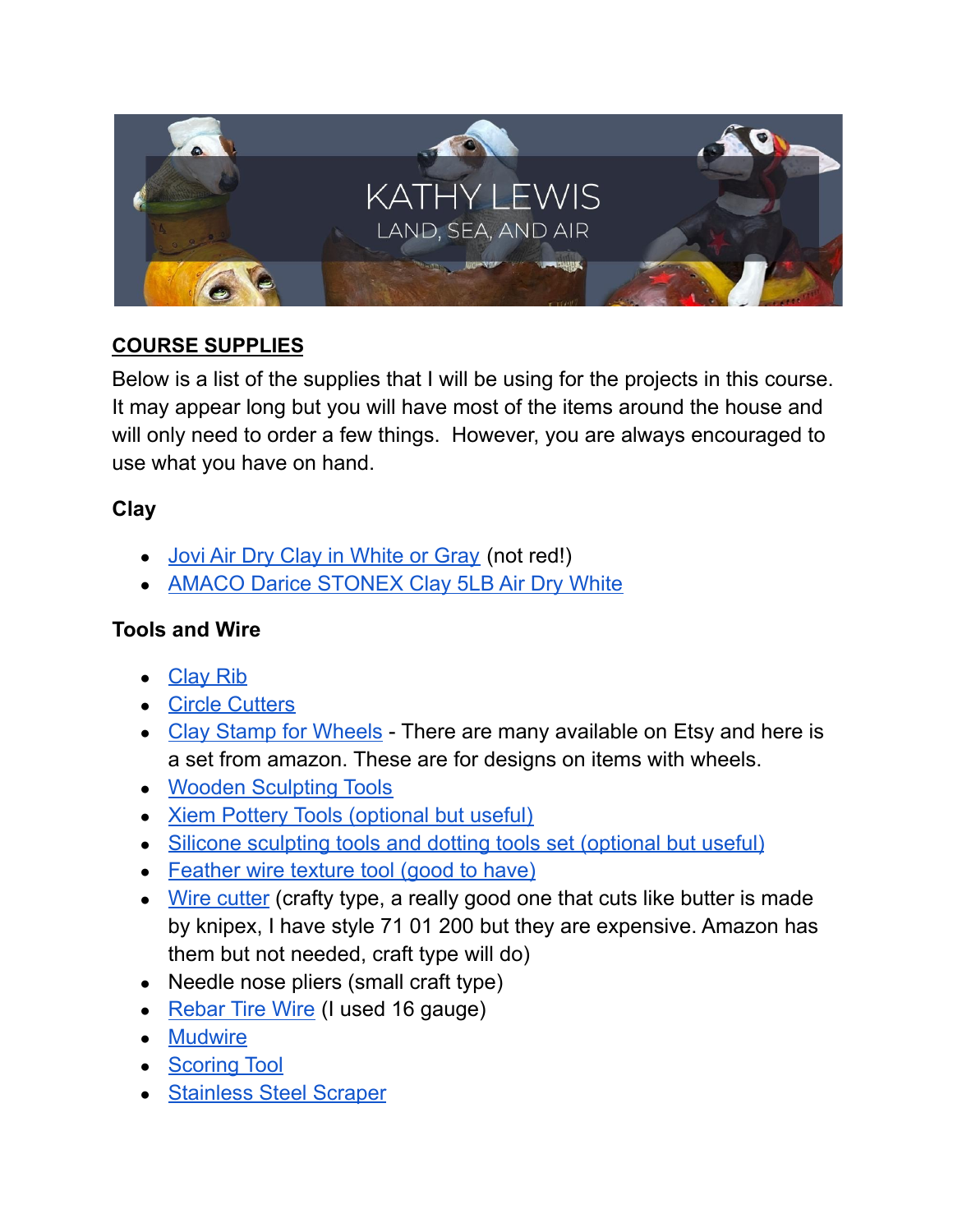## **Paint**

- Paint, any acrylic paint you like. I use golden in these colors:
	- Titanium White fluid or heavy body
	- Red Oxide
	- Pyrrole Red
	- Burnt Umber Light
	- Raw Umber
	- Payne's Gray
	- Yellow Oxide or Yellow Ochre
	- Naples Yellow Hue
	- Mars Yellow
	- Black
	- I am using transparent shading gray (Golden High Flow Acrylic) a lot lately!

\*\*\*Your paint can be heavy body or fluid but be sure you at least have white and black in fluid. A new color that I seem to use in EVERYTHING is Matisse Australian Ghost Gum, and I am also loving Jo Sonja's warm white and sapphire. These paints are a matte finish which is really great for the riders sitting in the vehicles. These are the colors I am using but you do not need to get them all. Just use what you have.

**NOTE:** MATTE PAINTS WORK BEST FOR BOTTOM OF SCULPTURE AND FOR SURFACES THAT TOUCH (LIKE WHERE THE RIDER TOUCHES THE VEHICLE)

# **Paint Brushes:**

- Paint Brushes Blick Scholastic brushes are cheap and work well, include detail and mid size. Here are some I like:
	- [Filbert size 12](https://www.dickblick.com/items/05379-1012/)
	- [Bright size 8](https://www.dickblick.com/items/05377-1008/)
	- [Round size 1](https://www.dickblick.com/items/05381-1001/)
	- $\circ$  You might want a teeny brush (size 0).
	- $\circ$  Old paint brush for matte medium about 1/4-3/8 inch and you may want a 1/2 inch

# **Other Supplies:**